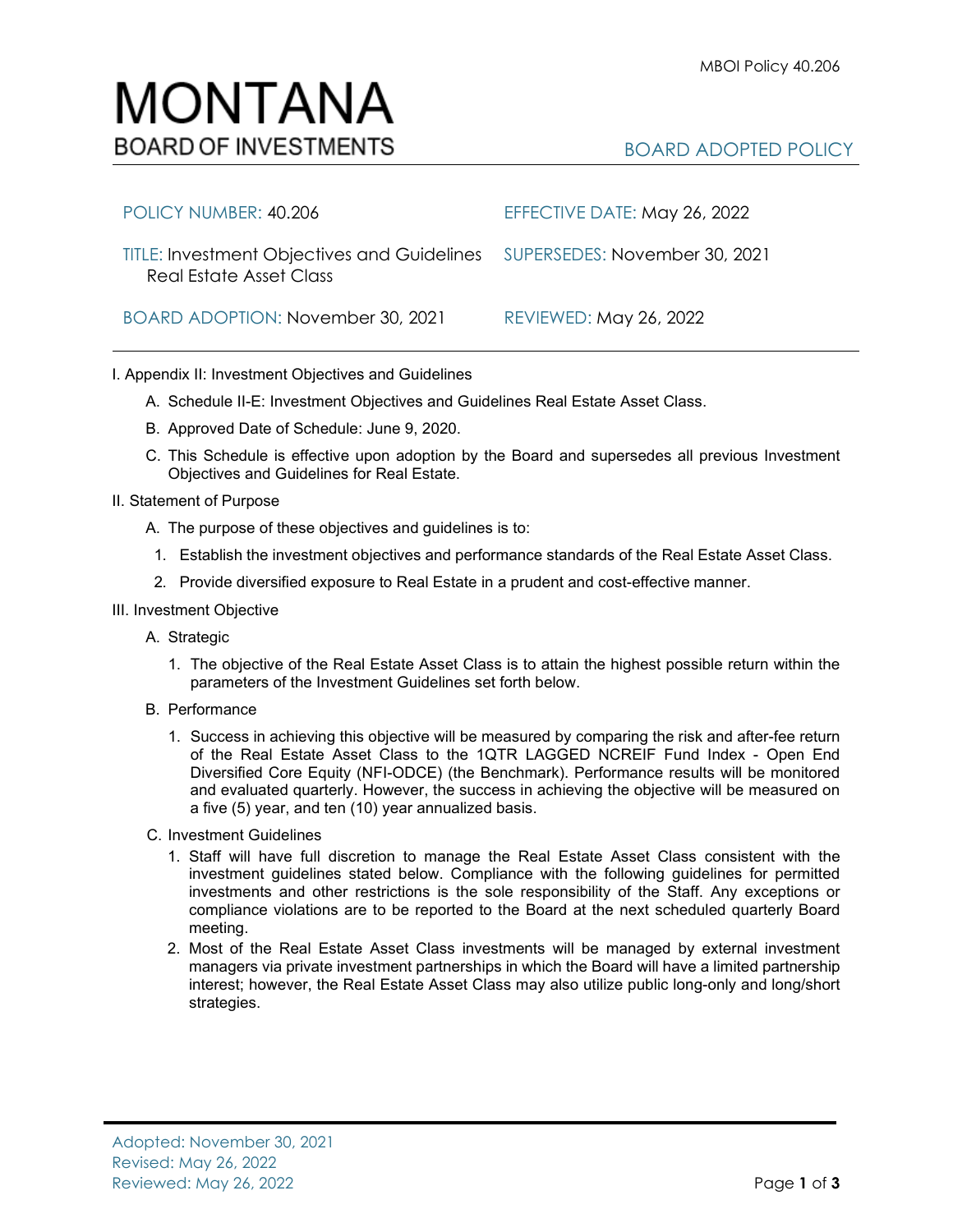- D. Permitted Investments
	- 1. The Real Estate Asset Class may invest only in the following:
		- a) Separate accounts, open-ended funds, closed-ended funds, ETFs, or real estate investment trusts managing publicly traded real estate, where the investments are approved by the CIO and purchased and monitored by Staff
		- b) Private investment partnership interests. These private partnerships may be direct limited partnerships, limited liability companies, or vehicles that primarily invest in partnerships, including fund-of-funds and secondary funds
		- c) The Real Estate Asset Class may co-invest with private investment managers in transactions that are suitable for inclusion into a private real estate investment partnership
		- d) Separate accounts investing in private real estate direct investments
		- e) Individual public or private securities received as distributions from funds are also permitted to be held in the Real Estate Asset Class
		- f) Cash either an investment in STIP, a vehicle available through the custodian, or an SEC registered money market fund that is considered a "US Treasury" or "US Government" money market fund per the SEC regulations
- E. Other Restrictions
	- 1. The Montana Public Retirement Plan assets as a percentage of Net Asset Value invested in a single investment within the Real Estate Asset Class shall be no greater than two percent (2%).
	- 2. No more than thirty percent (30%) of the aggregate of the Real Estate Asset Class Net Asset Value should be considered "Non-U.S." exposure based on the dominant geographic exposure of the Fund, Partnership, Separate Account, or Index.
	- 3. No more than ten percent (10%) of the aggregate of the Real Estate Asset Class Net Asset Value shall be invested in direct co-investments.
	- 4. Individual public securities received as distributions will be liquidated over a reasonable timeperiod dependent on market conditions.
- F. The following table provides a guideline range with respect to the Real Estate Asset Class strategy diversification. These ranges reference the Real Estate Asset Class Net Asset Value.

| Strategy                             | <b>Policy Range</b> |
|--------------------------------------|---------------------|
| Core and Core Plus Real Estate       | $20\% - 50\%$       |
| Non-Core Real Estate                 | $25\%$ - 65%        |
| Real Estate Debt                     | $10\% - 40\%$       |
| <b>Public Real Estate Securities</b> | $0\% - 40\%$        |

1. For funds with exposure across categories, the fund will be classified in the category that is most reflective of the underlying investments in the funds.